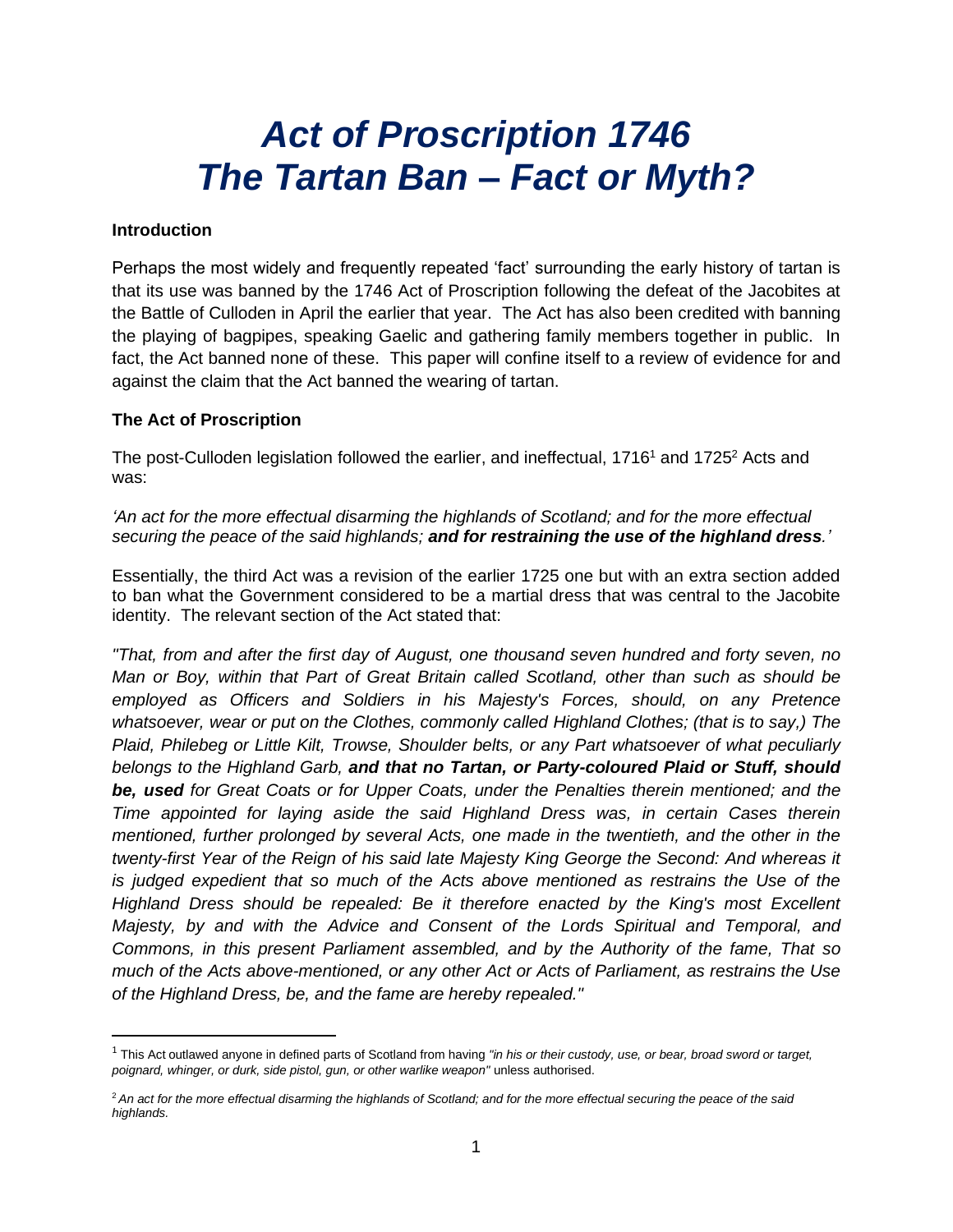The highlighted section has been taken by some as evidence that the Act banned tartan; however, a reading of the full text gives a completely different meaning: '…*and that no Tartan, or Party-coloured Plaid or Stuff, should be, used for Great Coats or for Upper Coats,…'* Read in the context of the whole paragraph it is quite clear that this section is the end of a list of Highland Clothes and that there is no mention of tartan cloth being banned. The sharp-eyed reader will also have spotted that the Act applied to *no Man or Boy*; women therefore could continue to wear tartan clothes (Plate 1).



**Plate 1. Helen Murray of Ochtertyre c1750 wearing a typical mid-18th century tartan dress during the Proscription period.**

Not only were Soldiers explicitly exempt from the Dress Act but women were implicitly excluded too. Elsewhere in the Act, Landed Men and the Sons of Landed Men were exempted which accounts for the number of portraits showing men and boys of both Jacobite and Hanoverian persuasions wearing Highland Dress rather than law being ignored by gentry. The Act was repealed in 1782; the accompanying proclamation re-enforces the point that the original Act forbad the wearing of *Highland clothes* and not *tartan*.

*"Listen Men. This is bringing before all the Sons of the Gael, the King and Parliament of Britain have forever abolished the act against the Highland Dress; which came down to the Clans from the beginning of the world to the year 1746. This must bring great joy to every Highland Heart. You are no longer bound down to the unmanly dress of the Lowlander. This is declaring to every Man, young and old, simple and gentle, that they may after this put on and wear the Truis, the Little Kilt, the Coat, and the Striped Hose, as also the Belted Plaid, without fear of the Law of the Realm or the spite of the enemies."*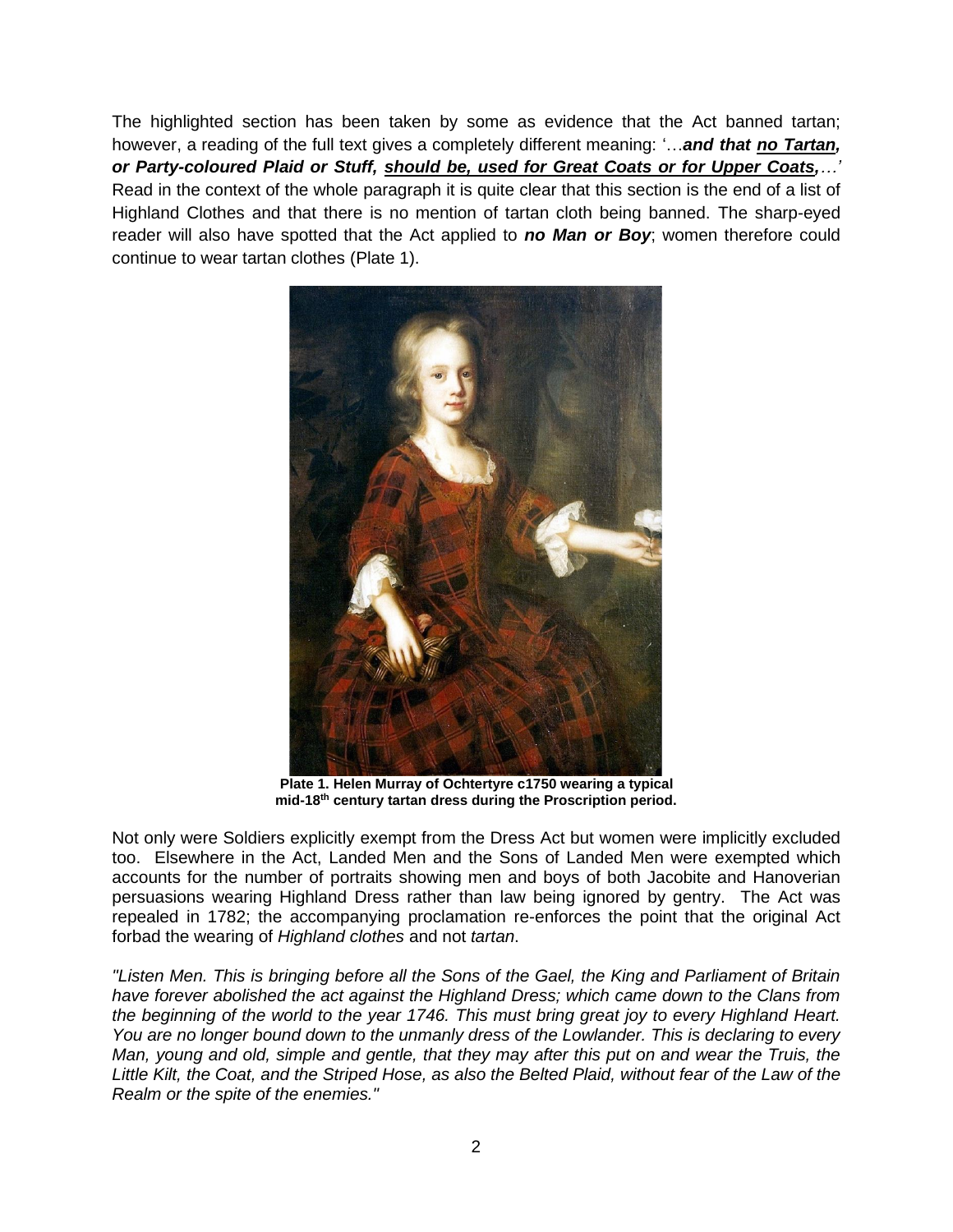#### **Enforcement of the Act**

The Act proved difficult to enforce in the remote Highlands and the period of grace proved inadequate and had to be extended (except for landowners and their sons); initially to 1<sup>st</sup> August 1748, and then to  $25<sup>th</sup>$  December 1748, for the plaid and kilt and to 1<sup>st</sup> August 1749, for the other proscribed clothing. John MacKay of Rosshall in Strathnaver was one of those that ignored the Act. In October 1751 he appeared before the sheriff in Inverness for *'wearing the Highland Clothes'* (note, it was not for wearing tartan). There is no indication of what clothes he was wearing but, in accordance with the Act, he was convicted and imprisoned for six months (Plate 2).

nearness 14th odolur 1751 a Complaint Reing Exhibited before the Sherry Subilities Inverness at the Instance of the prov fixed of the shire of Inverne is against Im mothay in Rofshall in Shatthnaver County for nearing the Aughland Judicially acknowledged before the sherriff: And the Sherry Which he Confident the Complaint found and hereby find The Complaint Relevant and Decemed and adjudged and hereby Decems Therefore thesaw John m hay lotel committed prisoner within the tolloothe of to Aremain forthe space of Six months from this date northout hereby grands (Warrand Coline Required an Baile an magistrates of Invernefs and there of im Ruordingly and approcuted Theosler alvail of this Divawand Justel

**Plate 2. 14 Oct 1751 - Warrant against John MacKay of Rosshall, Strathnaver for wearing Highland Clothes.** 

The fact that the Proscription applied to Highland Clothes and not tartan is confirmed in a letter of 22 November 1748 when James Erskine, Sheriff-Depute of Perthshire, wrote to Colin Campbell of Glenure with guidance on enforcing the Act*. 'The act prohibiting the use of the plaid and philibeg should be proclaimed at the church doors in Erse …. You may take all the opportunities you can of letting it be known that tartan may still be worn in cloaks, westcoats, breeches or trews, but that if they use loose plaids they may be of tartan but either all of one colour, or strip'd with other colours than those formerly used, and if they have a mind to use their old plaids, I don't see but they make them into the shape of a cloak and so wear them in that way, which tho' button'd or tied about the neck, if long enough, may be taken up at one side and throwne over the other shoulder by which it will answer most of the purposes of the loose plaid. And if they could come into the way of wearing wide trowsers like the sailors' breeches it would answer all the conveniences of the kilt and philibeg for walking and climbing the hills.'*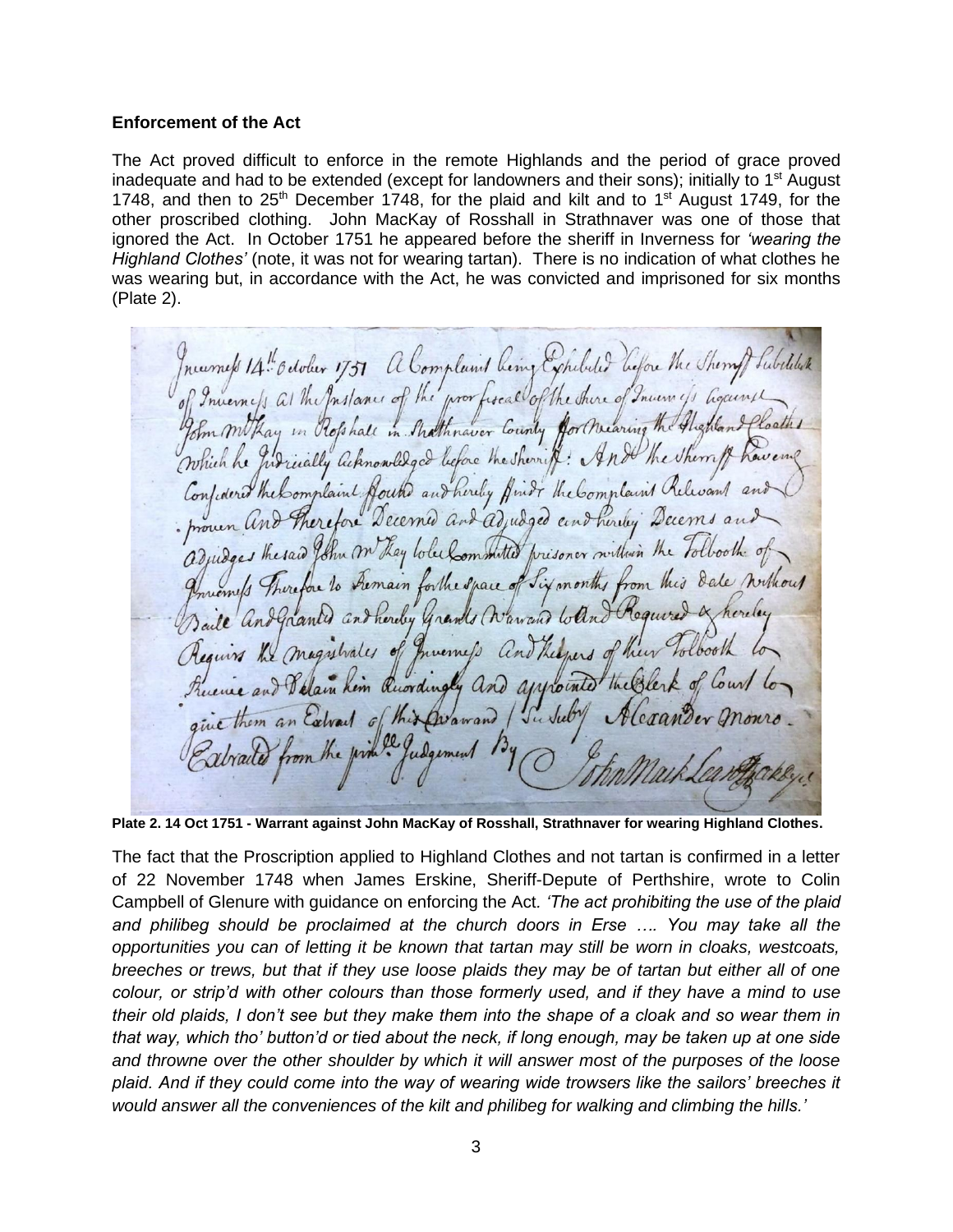## **Effect of the Act**

Margaret Campbell's<sup>3</sup> song An t-Eideadh Gàidhealach (The Highland Dress) was composed evidently before the Disarming Act came into force. The opening words *Thàinig Achd ro chruaidh oirnn, a-nuas a Sasainn* (Too harsh an Act has come down on us from England) expressed indignation and resentment at the imposition of Lowland dress.

The outrage drew protest from across the political spectrum because the law was applied indiscriminately and gave no advantage to the 'Whigs' and those in the Highlands who had supported the government. Duncan Forbes of Culloden was Lord Chief Justice of Scotland at the time of the '45 Rising. Although a staunch Presbyterian and Hanoverian supporter, he was appalled by the aftermath of the battle and urged George II not to inflict harsh punishment on the Highlanders. His plea was ignored and the effect of the Act was to punish all Highlanders, including members of the 'loyal clans' who'd supported the Government such as the Campbells, Forbes and Munros.

The renown Gaelic poet Duncan Ban Macintyre who lived in Glenorchy in the heart of Campbell country and after service in the Argyll Militia, was even more forthright in lambasting King and Parliament:

'Everyone in parliament was party to treachery When they imposed on the Campbells the confinement of the breeks, The very men who served them well the year the squabble came, When every one of them enlisted in the militia for the government. But they will scarcely be heard of encamping again with Duke William, Since he divested us of dress and left us so uncared for. He has done us every possible ill he could think of, to do us down.'

Over the duration of Act, changes in the use of dress in the Highlands were described in the parish essays in the Statistical Accounts.<sup>i</sup>

'In the course of the last 20 years, the dress in this parish …. both of men and women, has undergone a very considerable change. The men in general wear hats, short jackets, and long trowsers; instead of bonnets, short coats, and philabegs; and instead of the tartan short hose, stockings are pretty much used. The men, such of them especially as follow the fishing, find the change in their dress highly convenient, and it may be presumed that they borrowed it from the seafaring people who frequented these isles.'

# **Source of the tartan ban myth**

It has proved impossible to identify when or where the myth that tartan was banned by the Act first arose but it may lay at the feet of Stewart of Garth's 1822 work<sup>ii</sup>. He includes a quote attributed to Dr Johnson's *Journey to the Highlands* citing an 'Oath administered in 1747 and 1748 in Fort William and other places':

<sup>&</sup>lt;sup>3</sup> Margaret Campbell was the wife of the minister of Ardchattan, Argyll.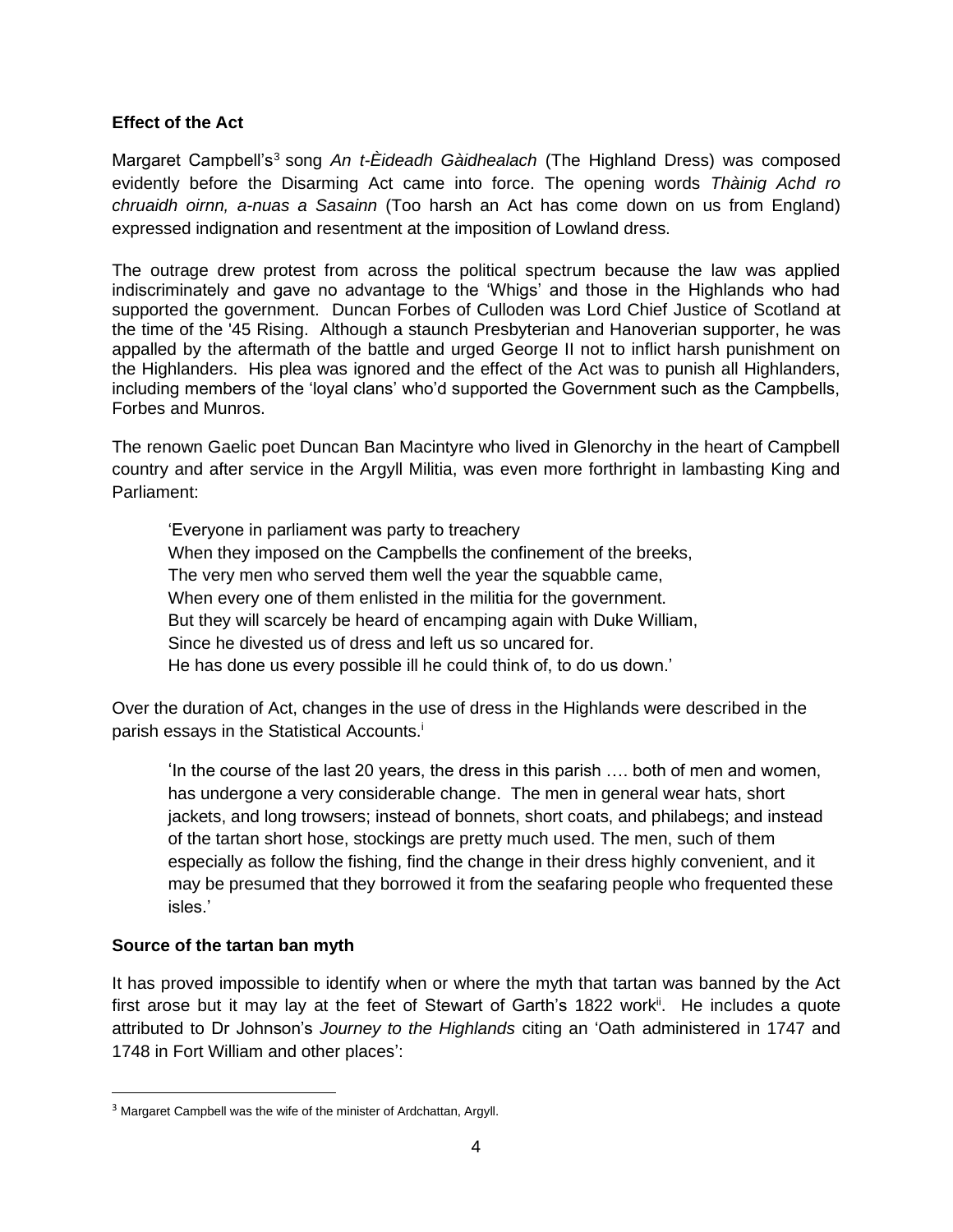'I, A. B., do swear, and as I shall answer to God at the great day of Judgement, I have not, nor shall have, in my possession any gun, sword, pistol, or arm whatsoever, and never use tartan, plaid, or any part of the Highland garb; and if I do so, may I be cursed in my undertakings, family, and property; – may I never see my wife and children, father, mother or relations; – may I be killed in battle as a coward, and lie without Christian burial in a strange land, far from the graves of my forefathers and kindred; may all this come across me if I break my oath.'

Garth's reference is unreliable and not supported by contemporary documents. The author of this paper has been unable to find cited work by Johnson; however, his *A Journey to the*  Western Islands of Scotland<sup>ii</sup> includes a passage<sup>4</sup> that Garth may have embellished.

Examination of  $19<sup>th</sup>$  century books on tartan revealed that Proscription was always referred to as banning Highland Dress and *not* tartan. A paper on traditional dyes<sup>5</sup> included in the Appendix of Dunbar's seminal 1962 work<sup>iv</sup> states that tartan was banned by the Act; the author himself did not and this error seems to have missed the proof reader's eye. This was probably not the first example and it seems likely that there would have been others in the 1900s.

# **Conclusion**

The banning of tartan following the defeat of the Jacobites at Culloden is one of a number of myths surrounding tartan and Highland Dress for which there is absolutely no proof. In this case, examination of the source material identified the section of the Act that has, and continues to be, misconstrued. Whilst some zealous enforcers of the Act may have regarded tartan and Highland clothes as one and the same, the facts speak for themselves and it is clear that it was not the original intention that the Act should ban the cloth itself and this was never officially applied. The oath quote by Garth can be dismissed as, at best, apocryphal, and at worse, invented. However, because the Highlander was forced into Lowland Dress his everyday link with tartan was irrevocably severed which resulted in a later perception that tartan itself was banned.

Whilst tartan was not banned per se, the suppression of Highland Dress meant that in many cases the traditional link between the Highlander and tartan was broken and that by the time that the Dress Act was Repealed in 1782 the harsh economic realities of the previous 35 year in much of the Highlands meant that traditional weaving techniques and knowledge had fallen into disuse.

© Peter Eslea MacDonald May 2015, updated March 2021

<sup>4</sup> *The place is said to be known where the black stones lie concealed, on which the old Highland Chiefs, when they made contracts and alliances, used to take the oath, which was considered as more sacred than any other obligation, and which could not be violated without the blackest infamy. In those days of violence and rapine, it was of great importance to impress upon savage minds the sanctity of an oath, by some particular and extraordinary circumstances.*

<sup>&</sup>lt;sup>5</sup> Early Scottish Highland Dyes by Annette Kox.